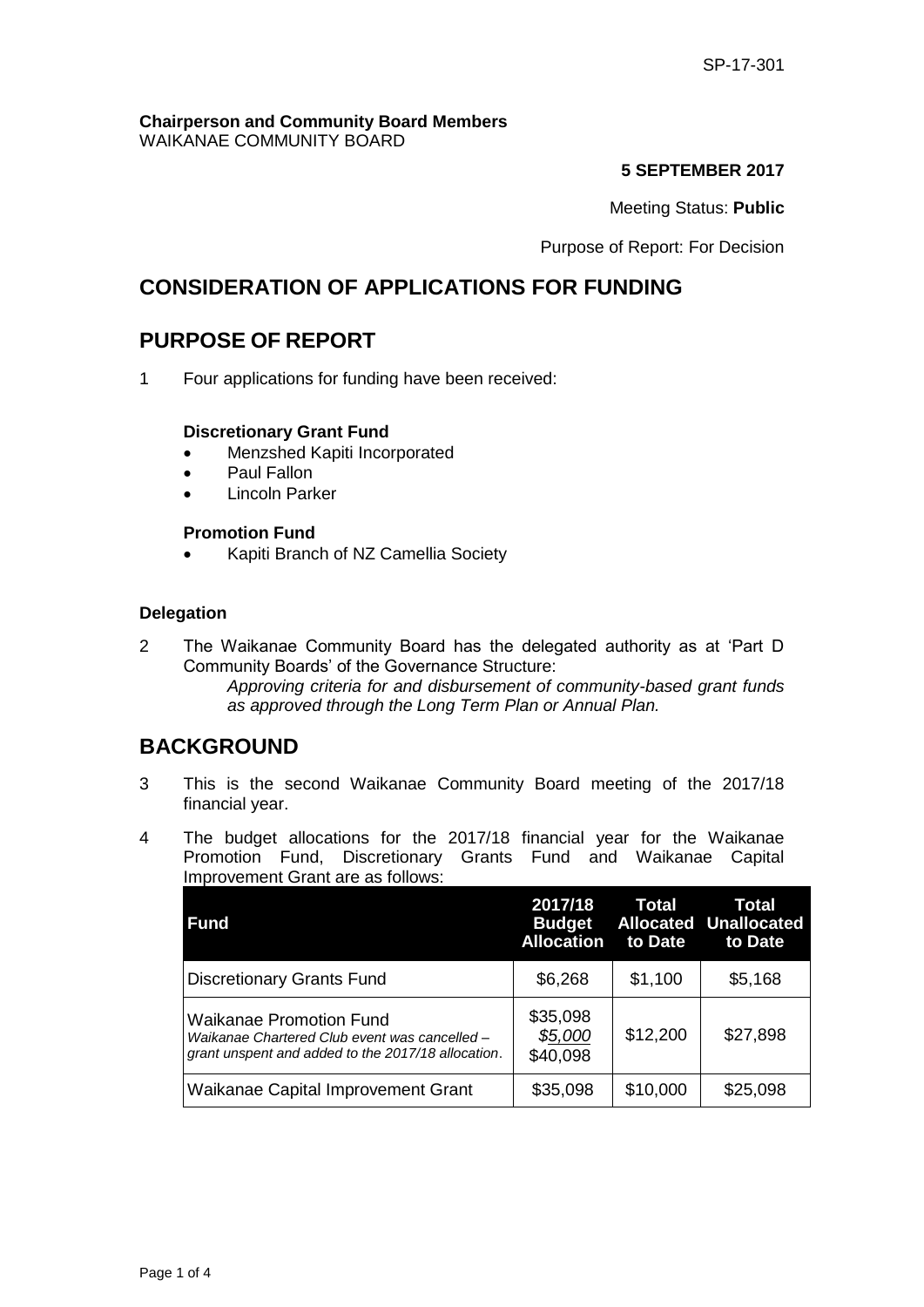5 An amount of approximately \$1.202 million is held in the Waikanae Capital Improvement Fund and this is expected to reduce to \$917,000 by the end of the financial year. The following table shows how the fund has been allocated:

| Amount<br>(\$000) | <b>Purpose of Grant</b>                         |
|-------------------|-------------------------------------------------|
| 1,208             | Balance at 30 June 2016 as per Annual Report    |
| 50                | Earnings during 2016/17                         |
| (56)              | Expenditure during 2016/17                      |
| 1,202             | Balance at 30 June 2017 as per Annual Report    |
| (254)             | Pledged to the Mahara Gallery Trust             |
| (43)              | Allocated for 'Welcome to Waikanae' sign        |
| 47                | Interest earnings budgeted for the 2017/18 year |
| (35)              | Budgeted grants for 2017/18                     |
| 917               | Forecast Balance as at 30 June 2018             |

# **CONSIDERATIONS**

## **Issues**

- 6 Grants are allocated in accordance with the specified criteria (attached).
- 7 All applicants have been advised of the criteria and meeting date by email.

### **Discretionary Fund Grant**

### Menzshed Kapiti Inc

8 Menzshed Kapiti Inc has applied for a Discretionary Fund grant of \$500 to help with the costs of developing a second growing area in the middle of their site.

### Paul Fallon

9 Paul Fallon has applied for a Discretionary Fund grant of \$500 to help with the costs of attending the Wheelchair Basketball Nationals in Tauranga.

### Lincoln Parker

10 Lincoln Parker has applied for a Discretionary Fund grant of \$500 to help with the costs attending the Halberg Junior Disability Games in Auckland.

### **Promotion Fund Grant**

### Kapiti Branch of NZ Camellia Society

11 Kapiti Branch of NZ Camellia Society has applied for a Promotion Fund grant of \$520.20 to assist with the costs of hiring the Waikanae Memorial Hall.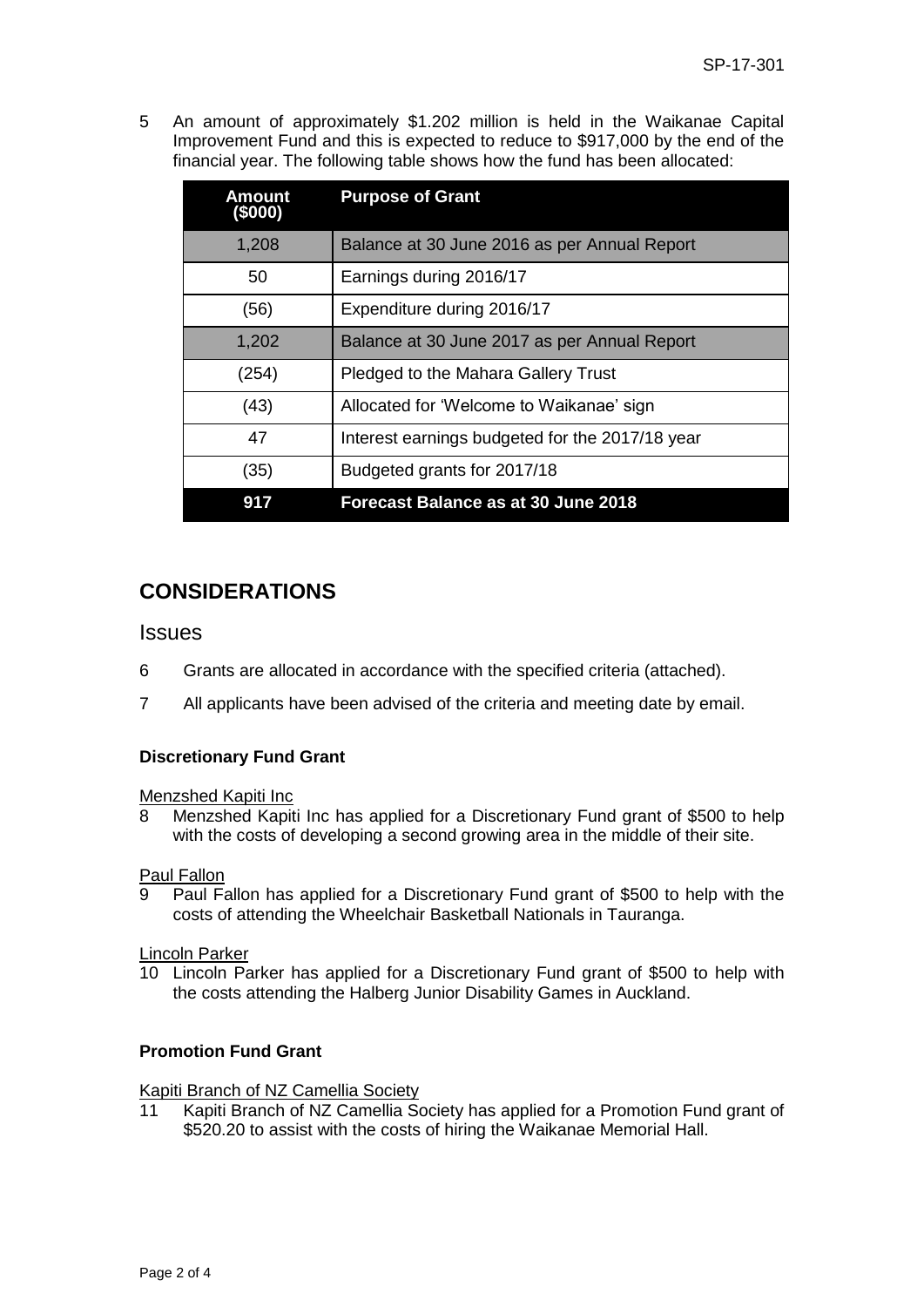12 Grants equating to \$2,020.20 have been presented for the Board's consideration and approval.

| Fund                              | Total<br><b>Unallocated</b><br>to Date | <b>Total Grants</b><br><b>Requested</b> |
|-----------------------------------|----------------------------------------|-----------------------------------------|
| <b>Discretionary Grants Fund</b>  | \$5,168                                | \$1,500.00                              |
| <b>Waikanae Promotion Fund</b>    | \$27,898                               | \$520.20                                |
| Waikanae Capital Improvement Fund | \$25,098                               |                                         |

#### *Historical Grants*

13 Attached to this report, as appendices, are tables showing all grants made in the 2016/17 and 2015/16 financial years.

# **SIGNIFICANCE OF ENGAGEMENT**

14 This matter has a low level of significance under the Council Policy.

# **RECOMMENDATIONS**

- 15 The Waikanae Community Board grants Kapiti Menzshed Inc a discretionary grant of \$........... to help with the costs of developing a second growing area in the middle of their site.
- 16 The Waikanae Community Board grants Paul Fallon a discretionary grant of \$........... to help with the costs of attending the Wheelchair Basketball Nationals in Tauranga.
- 17 The Waikanae Community Board grants Lincoln Parker a discretionary grant of \$........... to help with the costs of attending the Halberg Junior Disability Games in Auckland.
- 18 The Waikanae Community Board grants the Kapiti Branch of NZ Camellia Society a grant of \$........... from the promotion fund to assist with the costs of hiring the Waikanae Memorial Hall.

### **Report prepared by: Approved for submission by:**

**Samara Shaw Sarah Stevenson Executive Secretary Strategy & Planning**

**Group Manager Strategy & Planning**